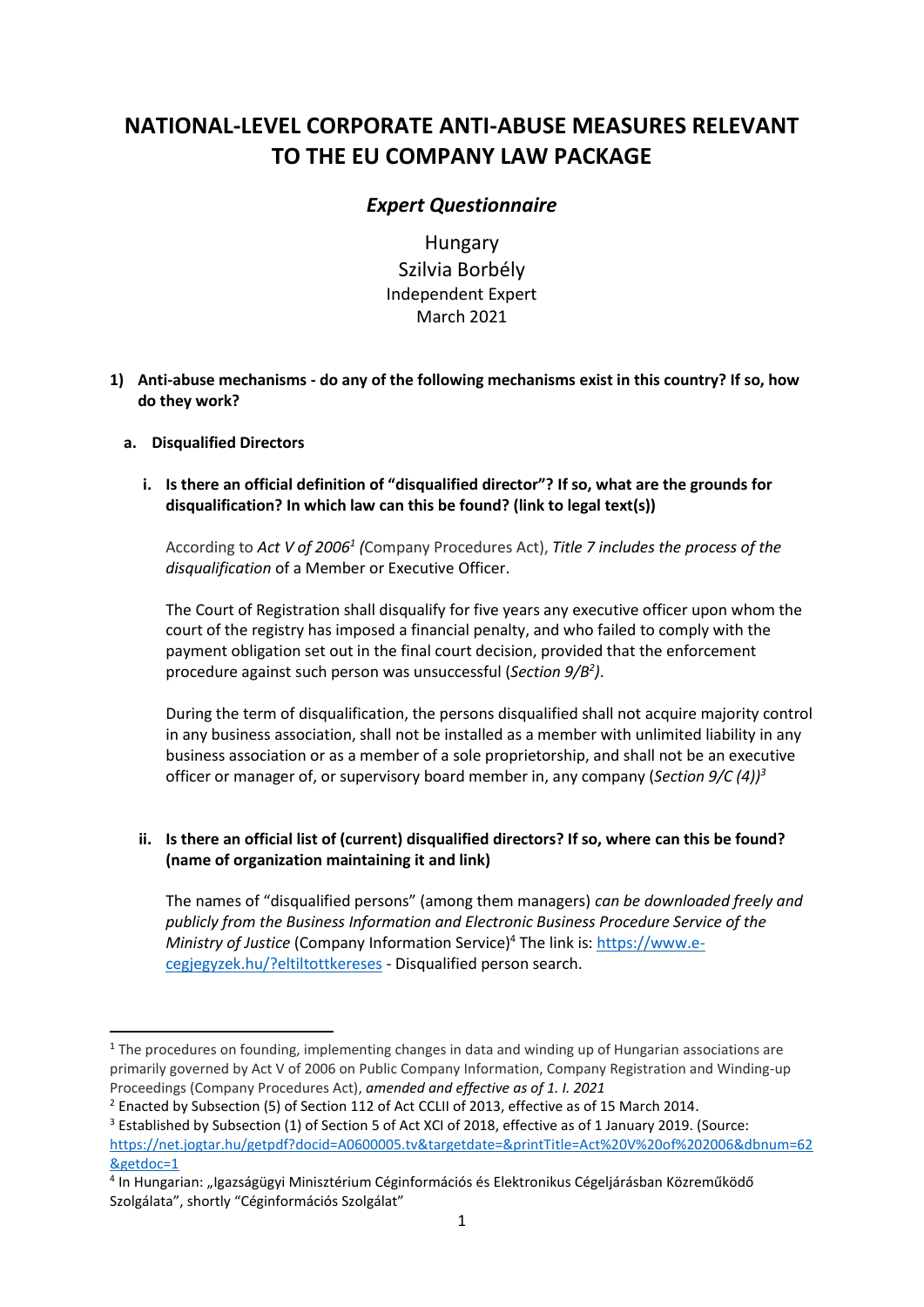To search for a disqualified person, you must choose in the menu the "Eltiltott személy" (Disqualified person)

# **iii. If there is an official list, who has access to this list (general public or restricted)?**

The *general public has the access to the data on "disqualified" persons* ("Eltiltott személyek"). The Company Procedures Act V of 2006 requires that information relating to natural persons in their function as an executive officer or supervisory board member may be provided free of charge through the website of the Company Information Service. <sup>5</sup> That is, information relating to disqualified persons may be obtained *in the form of free company information*, by way of a categorized query (e.g. by way of a search engine or browser) under specific other legislation<sup>6</sup>.

#### **b. Beneficial Owners**

# **i. Where is the database of beneficial owners and which organisation maintains it (link)**

The Anti-Money Laundering Act (Act LIII of 2017 on the Prevention and Combating of Money Laundering and Terrorist; the *AML Act* <sup>7</sup> entered into force on May 16, 2017. It included provisions for the (future not yet existing) central register of UBO (Ultimate Beneficial Owners) information.<sup>8</sup>

The AML Act defines the beneficial owner as a natural person who holds, directly or indirectly, at least 25% of the voting rights of capital of a company or he/she exercises the actual control or has a dominant influence over it. <sup>9</sup>

#### *Several deadlines postponed*

The AML Act included *the obligation of the service providers <sup>10</sup>* to fill their customers'(which may be a legal person (like a company) or organisation without legal personality or a natural person) actual data on ownership in the central register, by 1 March 2021 at the latest. In 2019, it was planned to set up the register on 1st December 2020 $^{11}$ . According to other

<sup>5</sup> Act V of 2006, section 14, (2) Established by Subsection (7) of Section 112 of Act CCLII of 2013, effective as of 15 March 2014.

 $6$  Act V of 2006, section 14, (6), Established by Subsection (8) of Section 112 of Act CCLII of 2013, effective as of 15 March 2014. Source: Act V of 2006 on public company information, company registration and winding-up proceedings amended and effective as of 1. I. 2021

[https://net.jogtar.hu/getpdf?docid=A0600005.tv&targetdate=&printTitle=Act%20V%20of%202006&dbnum=62](https://net.jogtar.hu/getpdf?docid=A0600005.tv&targetdate=&printTitle=Act%20V%20of%202006&dbnum=62&getdoc=1) [&getdoc=1](https://net.jogtar.hu/getpdf?docid=A0600005.tv&targetdate=&printTitle=Act%20V%20of%202006&dbnum=62&getdoc=1)

<sup>7</sup> In Hungarian: A *pénzmosás és terrorizmus finanszírozásának megelőzéséről és megakadályozásáról szóló 2017. évi LIII. törvény, Pmt.*

<sup>8</sup> Source: [https://cms.law/en/int/expert-guides/cms-expert-guide-to-aml-and-ctf-in-central-eastern](https://cms.law/en/int/expert-guides/cms-expert-guide-to-aml-and-ctf-in-central-eastern-europe/hungary)[europe/hungary](https://cms.law/en/int/expert-guides/cms-expert-guide-to-aml-and-ctf-in-central-eastern-europe/hungary)

*<sup>2019.</sup> évi CXIX. törvény 21. § (1). Hatályos: 2021. VI. 1-től*

<sup>9</sup> Act LIII of 2017 section 3 (38)

<sup>&</sup>lt;sup>10</sup> Act V of 2006, section 1 (1) (a-r) refers the service providers covered by this act, like financial service providers, credit institutions, attorneys, law offices, registered in-house legal counsel, notary public, entities engaged in auditor activity or in activities related to real property transactions, and much more.

<sup>11</sup> Source: [https://www.noerr.com/en/newsroom/news/hungarian-central-register-of-ultimate-beneficial](https://www.noerr.com/en/newsroom/news/hungarian-central-register-of-ultimate-beneficial-ownership)[ownership\)](https://www.noerr.com/en/newsroom/news/hungarian-central-register-of-ultimate-beneficial-ownership)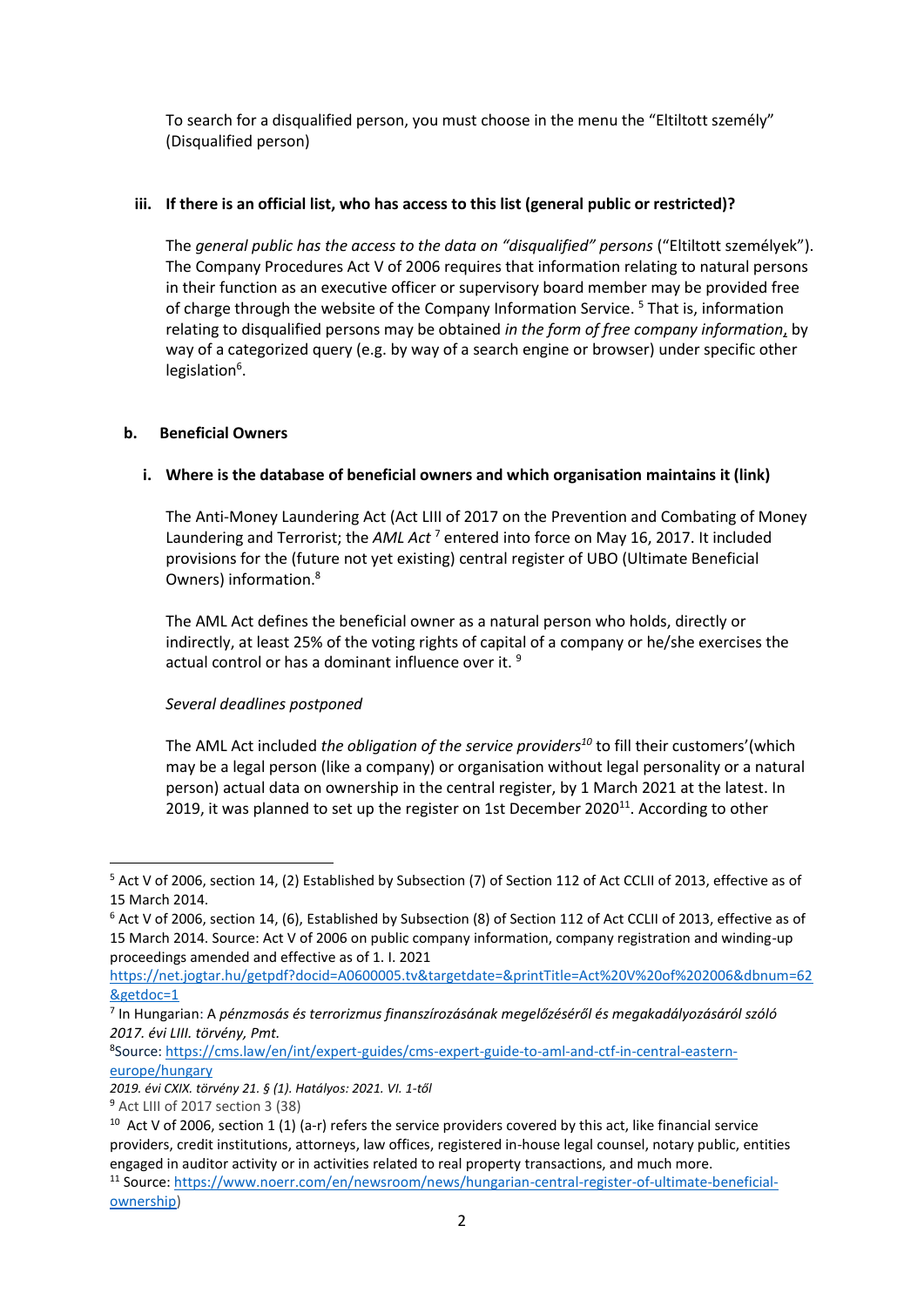information from November 2020, the searchable register would be set by Spring 2021.<sup>12</sup> Another source states that "According to information provided by the Hungarian Financial Intelligence Unit, there is no specific date by which the central Ultimate Beneficial Ownership - UBO register is expected to go live and it is not possible to predict when this will happen. In our view, go live before late spring or summer would not be realistic"<sup>13</sup>.

However, the legal regulations to set up *the central register for information on beneficial ownership have not entered into force ye*t. *As of 1 June 2021, the amendment of the Anti-Money-Laundering Act will come into force in connection with the UBO register*. <sup>14</sup> The detailed rules relating to the recording of the data and information on beneficial owners of customers (legal persons or organisations without legal personality) are to be set up in a separate act (*Act on the Central Records of the Data of Beneficial Owners).*

# **ii. Are there any checks on the authenticity of beneficial owners, or does the organisation depend on a "statutory declaration" or "affidavit" from the company directors?**

According to the amendment of Anti-Money Laundering Act LIII of 2017 entering into force as of 1st June 2021, it is the *customer* (legal person (company) or organisation without legal personality), who has to report the data of its beneficial owner to the central records established for storing such data. It must happen not later than within 5 business days from the commencement of its activity, and shall subsequently report any change concerning the beneficial owner within 5 business days. <sup>15</sup> Before June 2021, it is the *service provider* and not the customer who is obliged to do so. (Instead of the originally planned 1st of December 2020, the mentioned amendments will be valid from 1st of June 2021.)

If any doubt arises on the identity of the beneficial owner, the *service provider* shall take any further measure until the identity of the beneficial owner is established. The *service provider* shall verify the data relating to the *identity of the beneficial owner* based on the instrument presented to it, publicly accessible registries or other registries, from which the service provider is entitled to request data<sup>16</sup>.

# **iii. How quickly must the company give notice when ownership has changed (updating of lists/databases)?**

The customer has to report on the beneficial owner to the central records established for storing such data *not later than within 5 business days* from the commencement of its activity, and shall subsequently report any change concerning the beneficial owner within 5 business days. ((Instead of the originally planned 1st of December, 2020 the amendments will be valid from 1st of June, 2021).) $^{17}$ 

<sup>13</sup> Source: Istvan Reczicza, Dentons, EU Interactive Registers, [https://www.transparencyregisterlaws.com/?c%5B%5D=33&c%5B%5D=33&c%5B%5D=&k%5B%5D=20&k%5B](https://www.transparencyregisterlaws.com/?c%5B%5D=33&c%5B%5D=33&c%5B%5D=&k%5B%5D=20&k%5B%5D=21&k%5B%5D=30&k%5B%5D=23&k%5B%5D=31&k%5B%5D=27&k%5B%5D=28&k%5B%5D=29) [%5D=21&k%5B%5D=30&k%5B%5D=23&k%5B%5D=31&k%5B%5D=27&k%5B%5D=28&k%5B%5D=29](https://www.transparencyregisterlaws.com/?c%5B%5D=33&c%5B%5D=33&c%5B%5D=&k%5B%5D=20&k%5B%5D=21&k%5B%5D=30&k%5B%5D=23&k%5B%5D=31&k%5B%5D=27&k%5B%5D=28&k%5B%5D=29) <sup>14</sup> Source: [EU Transparency Registers Hungary \(transparencyregisterlaws.com](https://www.transparencyregisterlaws.com/?c%5B%5D=33&c%5B%5D=&c%5B%5D=&k%5B%5D=18&k%5B%5D=19&k%5B%5D=20&k%5B%5D=21&k%5B%5D=30&k%5B%5D=23&k%5B%5D=31&k%5B%5D=27&k%5B%5D=28&k%5B%5D=29)

<sup>12</sup> Source: [https://www.retivarszegipartners.hu/tovabb-csuszik-a-tenyleges-tulajdonosi-adatok-bejelentesi](https://www.retivarszegipartners.hu/tovabb-csuszik-a-tenyleges-tulajdonosi-adatok-bejelentesi-kotelezettsege/)[kotelezettsege/](https://www.retivarszegipartners.hu/tovabb-csuszik-a-tenyleges-tulajdonosi-adatok-bejelentesi-kotelezettsege/)

<sup>&</sup>lt;sup>15</sup> Act LIII of 2017, Part 8, Central records of information on beneficial owners, section 25 (1)

<sup>16</sup> Act LIII of 2017, Part 4, Costumer due diligence measures, Section 8 (4) and ((5)

<sup>&</sup>lt;sup>17</sup> Modified Act LIII of 2017 on the Prevention and Combating of Money Laundering and Terrorist (Part 8, Central records of information on beneficial owners, Section 9(1)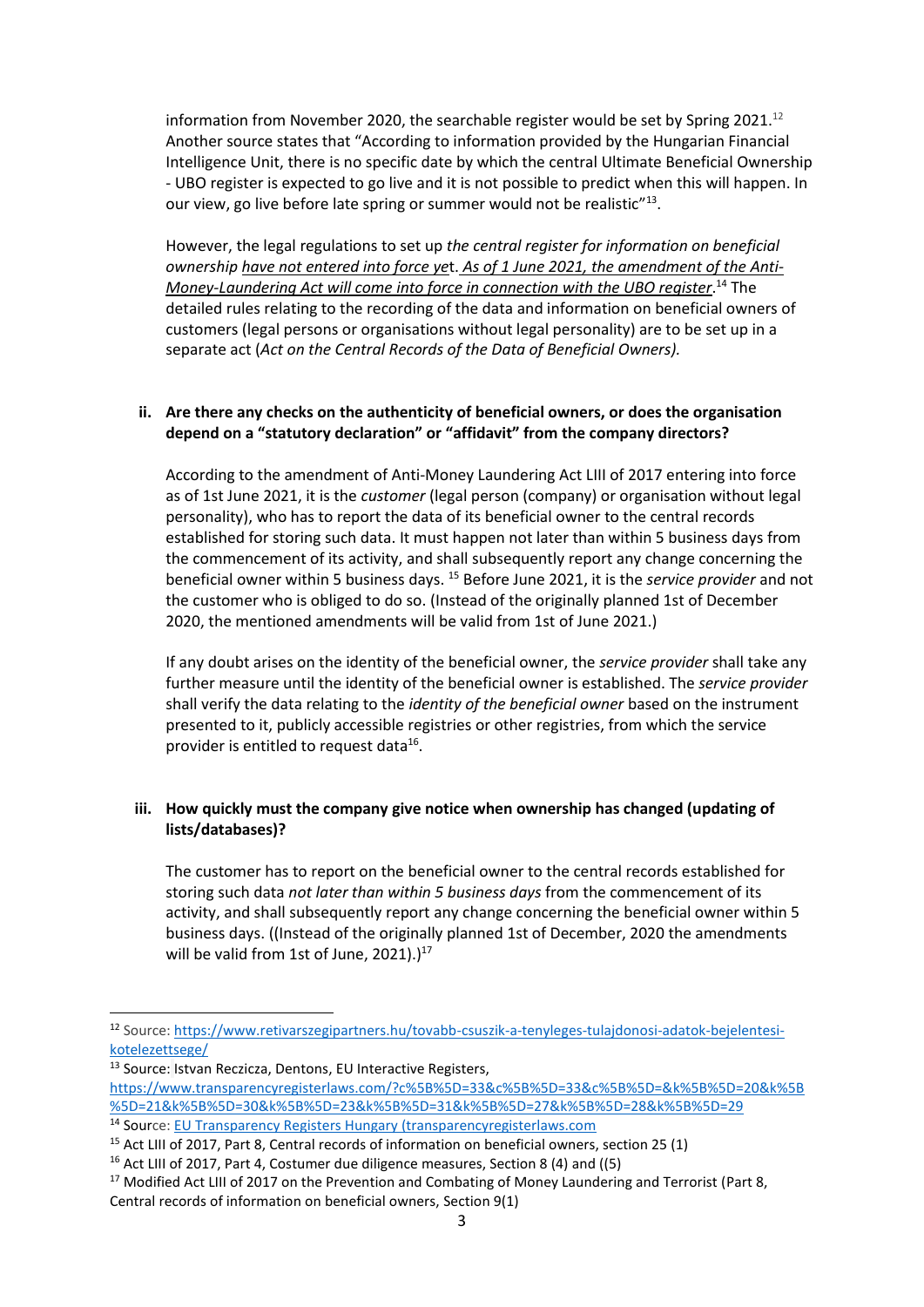# **iv. Who has access to the beneficial ownership database? Does the general public have unrestricted access, restricted access or no access?**

The following authorities will have direct, unrestricted access to request data from the central register (when it is set up): the financial intelligence unit, investigating authorities, the anti-terrorist organization, national security services, public prosecutors and the courts.

The following authorities and entities will have access to the register, to perform their tasks under the Anti-Money Laundering Act (supervision, customer due diligence): the National Bank of Hungary; the gaming supervisory authority; the Chamber of Hungarian Auditors; regional bar associations; regional associations of notaries; authorities for trade and commerce; financial intelligence unit; and service providers.

Third persons may request data from the central register on a case-by-case basis strictly to the extent necessary to achieve the purpose of use, if:

- $\checkmark$  the third person can verify and produce documentary evidence regarding the purpose for which the data will be used and a legitimate interest to combat money laundering and terrorist financing;
- $\checkmark$  the data requested is necessary for the enforcement of their rights and legitimate interest;
- $\checkmark$  and the conditions prescribed by law on setting up the central register are met.<sup>18</sup>

# **c. Electronic identity (eID) scheme – is there a scheme registered with the European Commission, and if so, what eIDAS level of assurance does it have?**

Hungary *does not have yet an eID system registered with the European Commission* <sup>19</sup> .

However, in April 2012, with the amendment of Act CXL of 2004 on the General Rules of Administrative Procedures and Services by the Act CLXXIV of 2011, and the introduction of the so-called regulated electronic administration services, the legal preconditions for eGovernment services were established. In July 2015, a *new law on the Hungarian eID card*  has been adopted, to issue the new card from the beginning of 2016<sup>20</sup>. The Hungarian eiD card was introduced on 1 January 2016 (it includes personal identity data, tax number, social security number, digital signature, dactylogram, etc.). It can be used as a travel document (ePASS), as an electronic signature card (eSIG), and as an electronic identification card  $(eID)^{21}$ . In early 2019, the number of eID cards has reached over 4 million in Hungary.

Hungary's main eID system uses the so-called Client Gate [\(http://www.magyarorszag.hu/ugyfelkapu\)](http://www.magyarorszag.hu/ugyfelkapu), which is available from the Government Portal (www.magyarorszag.hu). Through this portal, citizens can authenticate themselves using a username/password system, and access several common eGovernment services. The

<sup>18</sup> Source: Dentons, state of play December 2020

[https://www.transparencyregisterlaws.com/?c%5B%5D=33&c%5B%5D=&c%5B%5D=&k%5B%5D=18&k%5B%5](https://www.transparencyregisterlaws.com/?c%5B%5D=33&c%5B%5D=&c%5B%5D=&k%5B%5D=18&k%5B%5D=19&k%5B%5D=20&k%5B%5D=21&k%5B%5D=30&k%5B%5D=23&k%5B%5D=31&k%5B%5D=27&k%5B%5D=28&k%5B%5D=29) [D=19&k%5B%5D=20&k%5B%5D=21&k%5B%5D=30&k%5B%5D=23&k%5B%5D=31&k%5B%5D=27&k%5B%5D=](https://www.transparencyregisterlaws.com/?c%5B%5D=33&c%5B%5D=&c%5B%5D=&k%5B%5D=18&k%5B%5D=19&k%5B%5D=20&k%5B%5D=21&k%5B%5D=30&k%5B%5D=23&k%5B%5D=31&k%5B%5D=27&k%5B%5D=28&k%5B%5D=29) [28&k%5B%5D=29](https://www.transparencyregisterlaws.com/?c%5B%5D=33&c%5B%5D=&c%5B%5D=&k%5B%5D=18&k%5B%5D=19&k%5B%5D=20&k%5B%5D=21&k%5B%5D=30&k%5B%5D=23&k%5B%5D=31&k%5B%5D=27&k%5B%5D=28&k%5B%5D=29)

<sup>19</sup> Source: [https://ec.europa.eu/cefdigital/wiki/display/EIDCOMMUNITY/Overview+of+pre](https://ec.europa.eu/cefdigital/wiki/display/EIDCOMMUNITY/Overview+of+pre-notified+and+notified+eID+schemes+under+eIDAS)[notified+and+notified+eID+schemes+under+eIDAS](https://ec.europa.eu/cefdigital/wiki/display/EIDCOMMUNITY/Overview+of+pre-notified+and+notified+eID+schemes+under+eIDAS)

<sup>20</sup> Source: [http://eugo.gov.hu/key-facts-about-hungary/egovernment-hungary\)](http://eugo.gov.hu/key-facts-about-hungary/egovernment-hungary)

<sup>21</sup> Source: [https://www.microsec.hu/en/pki-blog/personal-e-id-cards-hungary\)](https://www.microsec.hu/en/pki-blog/personal-e-id-cards-hungary)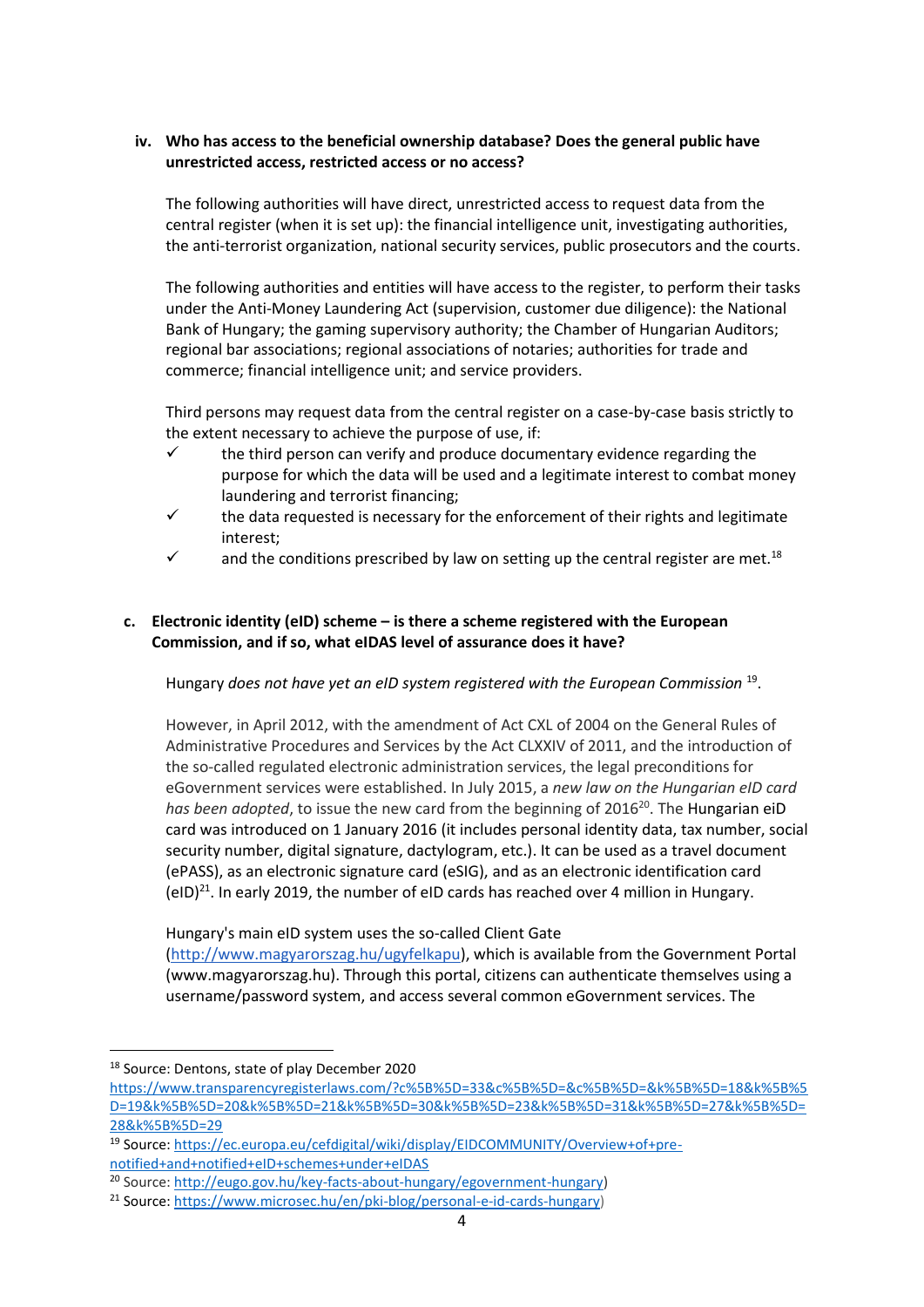credentials for this system are issued by local public authorities after the identity of a requesting party has been verified based on the central citizen registry<sup>22</sup>.

#### **2) Company registry – transparency, access, cost**

#### **a. Which organization maintains the company registry? (name and link)**

The *Online Company Information Service* (the company registry) is maintained by the organisational unit of Ministry of Justice, the National System of Company Registration and Company Information (Országos Cégnyilvántartó és Céginformációs Rendszer). The link to it is<https://occsz.e-cegjegyzek.hu/>

*Authentic and valid (effective) up-to-date* and also non-effective company information can be downloaded here as part of the online company information service on companies registered at the Court of Registration. The underlying public authentic company documents from the primary, the public authentic registry can be also downloaded. This kind of usage (asking for authentic and effective data and documents) of the Company Information Service requires contracting, it can be used after concluding a contract to do it. It is a paid service.

However, there is also the possibility to get free (but not authentic) company data, but only for information. The link to it is:<https://e-cegjegyzek.hu/?cegkereses>

The annual *account and balance sheet* of the companies can be downloaded *free* on the link of Ministry of Justice,<https://e-beszamolo.im.gov.hu/>

# **b. To what extent is the registry digitalized? Can company foundations/registrations and reporting be carried out fully online/digitally?**

Yes, the registry is fully digitalised. Company foundations/registrations and reporting can be carried out fully online.

#### **c. Are bulk downloads of the entire list of registered companies possible?**

Not directly from the website. However, bulk information on the entire list of registered companies is possible. The Company Information Service provides the possibility to retrieve user-defined *data from the company registry* (for example, all companies operating in a certain county and/or in a certain sector (NACE) and/or all Hungarian companies in liquidation). A written application must be submitted to the Company Information Service including the chosen criteria based on what data can be collected from the database. The results will be sent electronically in "XML", "CSV" or "HTML" format. Data fee and system usage must be paid.

# **d. Does the registry have search features beyond the name of the company or person (e.g. by sector or employee size)**

<sup>&</sup>lt;sup>22</sup> Source:<https://www.cosic.esat.kuleuven.be/modinis-idm/twiki/bin/view.cgi/Main/HungarianProfile>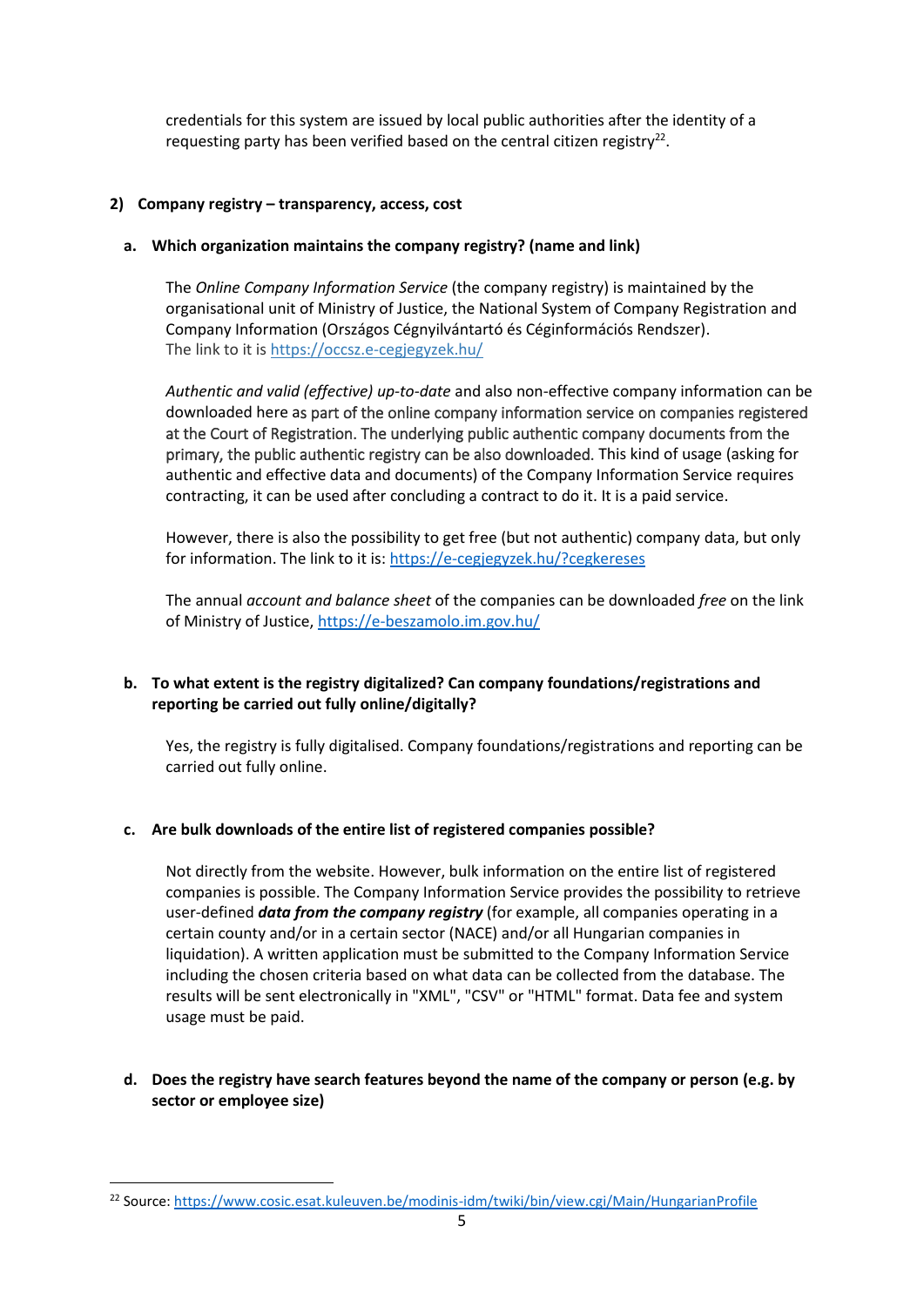Yes. Also, the Company Information Service can give data from the company register beyond the name of the company, like by sector, etc… (See the previous answer).

#### **e. What is the typical cost of downloading a document from the registry?**

The Company Information Service is available *directly and indirectly*.

- Non-official company data and company registry extract for information are free [\(https://e-cegjegyzek.hu/?cegkereses\)](https://e-cegjegyzek.hu/?cegkereses)
- ✓ *Official, authentic and valid (effective) up-to-date* and also non-effective company information and *public authentic company documents can be downloaded* after concluding a contract to do it. It is a *paid service*.

The Company Information Service is available also through *official local distributor partners*. (Actually, 17 such distributors operate). Distributors have to contract with the National System of Company Registration and Company Information – Company Information Service. There is a dual contracting mechanism: a contract with the Ministry of Justice and a contract with Microsec Ltd (which handles the database). It means that after the service usage 2 different invoices will be issued.

The Company Information Service asks for a company registry, official copy 3000 HUF (8,5 EUR (calculated with an approximate exchange rate of 1 EU = 350 HUF)) and for a non-official copy 450 HUF (1,3 EUR); for a company registry extract, official copy 1800 HUF (5 EUR) and for a non-official copy 270 HUF (0,8 EUR), etc...  $^{23}$ 

Microsec Ltd. invoices a basic fee (10000 HUF/month, 28,5 EUR/month) and a fee based on data traffic, for example, a company registry extract costs 20 HUF/Kbyte (0,06 EUR).<sup>24</sup>

As concerns the fees of distributors, for example, [eGov Consulting Ltd.](https://www.companyregister.hu/services/fees) offers a company registry extract in English and electronically for 15,3 EUR (the same in Hungarian for 4,5 EUR) and an official copy of a company record for 22 EUR (the same in Hungarian for 6,4 EUR)<sup>25</sup>. Another distributor, *OPTEN*, for example, offers a company extract for 690 HUF (2 EUR), a financial report for 400 HUF (1,1 EUR), company history for 1030 HUF (3 EUR), and a company analysis for 4305 HUF (12 EUR). <sup>26</sup> OPTEN also offers an analysis of a *network of connections* (that is the owner or the authorised holder which has ownership in other companies<sup>27</sup>. They also offer an analysis of a *network of address connections* (that is they connect (they identify) all the companies sharing the same (headquarter) address<sup>28</sup>.

OPTEN offers free information like company name, address of headquarter, year of foundation, number of sites, tax number, amount of the registered capital, net income, and main activity (according to NACE).

Another distributor, *ceginformacio.hu*, for example, offers more free data, like the number of managers, the number of owners and financial reports that can be downloaded directly. The company extract can be received for 4432 HUF (12,6 EUR), in Hungarian, English or German. On the site, *cegbirosag.c*om extra services such as **a Credit Check Report** (15240 HUF (43,5 EUR)) can be ordered.

<sup>&</sup>lt;sup>23</sup> Source: [https://ceginformaciosszolgalat.kormany.hu/download/3/0d/a1000/aszf\\_egyedi\\_20170101.pdf](https://ceginformaciosszolgalat.kormany.hu/download/3/0d/a1000/aszf_egyedi_20170101.pdf)

<sup>24</sup> Source: [https://occsz.e-cegjegyzek.hu/Utmutatok/ASZF\\_Microsec\\_20201014.pdf](https://occsz.e-cegjegyzek.hu/Utmutatok/ASZF_Microsec_20201014.pdf)

<sup>&</sup>lt;sup>25</sup> Source:<https://www.companyregister.hu/>

<sup>&</sup>lt;sup>26</sup> Source: [https://webshop.opten.hu/product/company/0106714800#detailed\\_info](https://webshop.opten.hu/product/company/0106714800#detailed_info)

<sup>&</sup>lt;sup>27</sup> Source: [https://webshop.opten.hu/document\\_samples/ST.pdf](https://webshop.opten.hu/document_samples/ST.pdf)

<sup>&</sup>lt;sup>28</sup> Source: [https://webshop.opten.hu/document\\_samples/CH.pdf](https://webshop.opten.hu/document_samples/CH.pdf)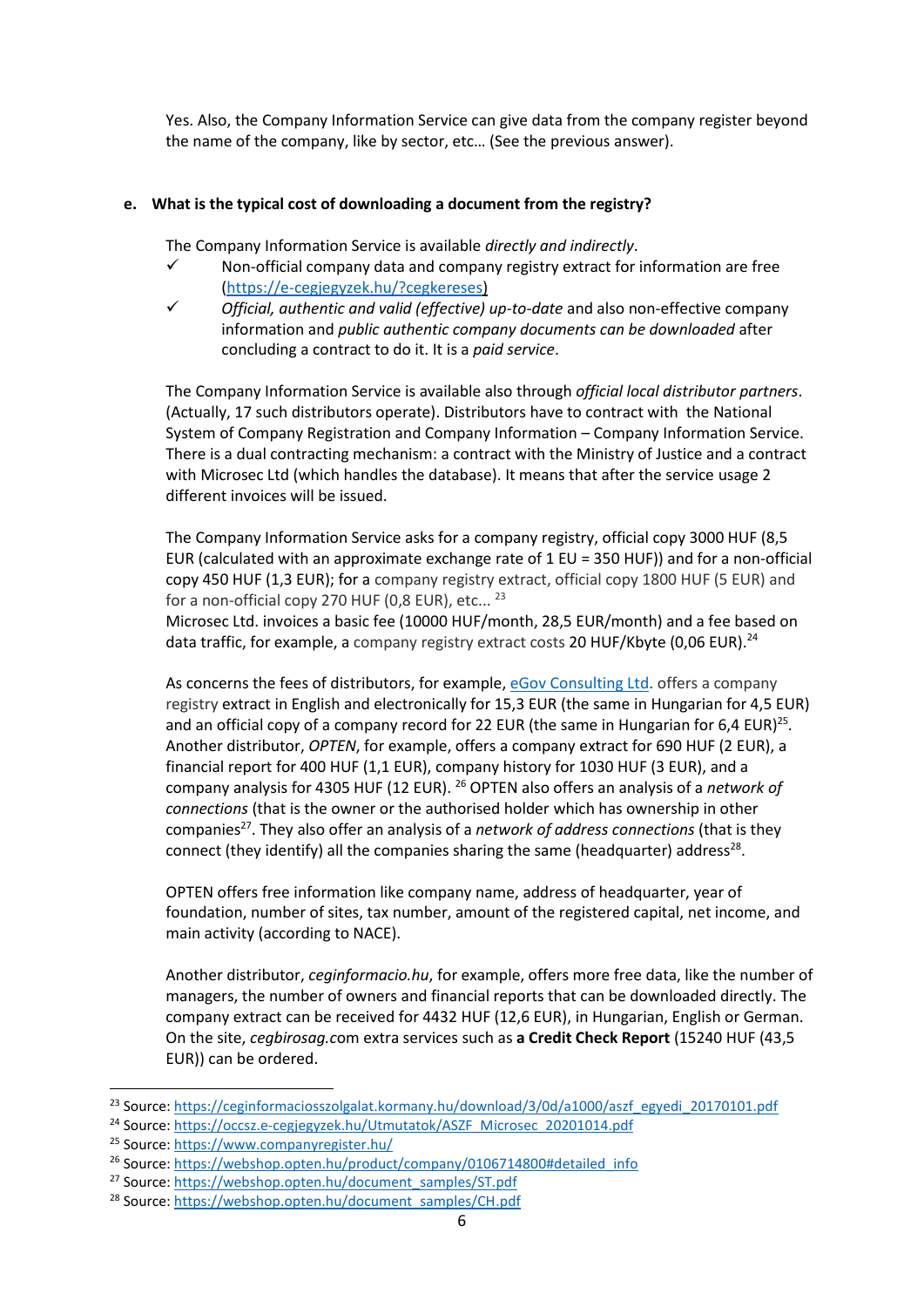#### **f. Is there information on employment levels beyond what is contained in annual accounts?**

Not directly through the registry. However, the *National Tax and Customs Admi*nistration has a free searchable database on companies indicating the valid number of employees of the company. See link:

[https://www.nav.gov.hu/nav/adatbazisok/adatbleker/afaalanyok/afaalanyok\\_egyszeru](https://www.nav.gov.hu/nav/adatbazisok/adatbleker/afaalanyok/afaalanyok_egyszeru) The number of staff, managers and owners can be found among the basic data downloaded from the searchable sites of some distributors.

# g. **Information on European company forms and EU reorganizations (CBM) - is a search possible for companies with the SE legal form or companies reorganized through a CBM?**

It is possible search for companies with the SE ("Európai Részvénytársaság" in Hungarian) legal form in the registry website (e-cegjegyzek.hu) one by one by name and/or tax number and/or company registration number and/or address of headquarter. It is also possible to search for SEs in the searchable databases like OPTEN $^{29}$ . The company registry number also indicates the SE status (the second two numbers should be '20').

European Companies (SE) in Hungary has a code 141 according to the Classification of economic organizations by type of economic activity $30$ .

# **3) Firm foundations**

# **a. What authority or organization is responsible for registering new companies (with link)?**

An application for registration of a company may and must be submitted to the *Court of Registration, or Court of Registry* (*Cégbírósá*g), whose competency is based on the location of the registered office of the company. <sup>31</sup> In Hungary, there are 20 Courts of Registry, one in the capital (Budapest) and 1-1 in the 19 Hungarian counties. They operate as part of the regional courts. 32

**Application** for company foundation (or later any modification) must be sent by the attorney-in-law first to Microsec Ltd., providing the technical background for the operation of the Hungarian company registry and company information system. Microsec Ltd. forwards the application to the competent Court of Registration. The attorney-in-law has to pack all documents in a special electronically signed and stamped map.

<sup>&</sup>lt;sup>29</sup> For example, in the database OPTEN we find [CER Cargo Holding SE Európai Részvénytársaság](https://www.opten.hu/cer-cargo-holding-se-c0120000004.html) and Wamsler SE [Háztartástechnikai Európai Részvénytársaság](https://www.opten.hu/wamsler-se-c1220000001.html)

<sup>30</sup> In Hungarian: Gazdasági szervezetek gazdálkodási forma szerinti osztályozása, GFO

<sup>&</sup>lt;sup>31</sup> The registering a company is regulated by the Chapter IV of the Act V of 2006 on Public Company Information, Company Registration and Winding-up Proceedings (*2006. évi V. törvény a cégnyilvánosságról, a bírósági cégeljárásról és a végelszámolásról)*

<sup>&</sup>lt;sup>32</sup> See contact details of Courts of registration: [http://ebetekintes.birosag.hu/20140311/cegbirosagok](http://ebetekintes.birosag.hu/20140311/cegbirosagok-elerhetosegei)[elerhetosegei](http://ebetekintes.birosag.hu/20140311/cegbirosagok-elerhetosegei)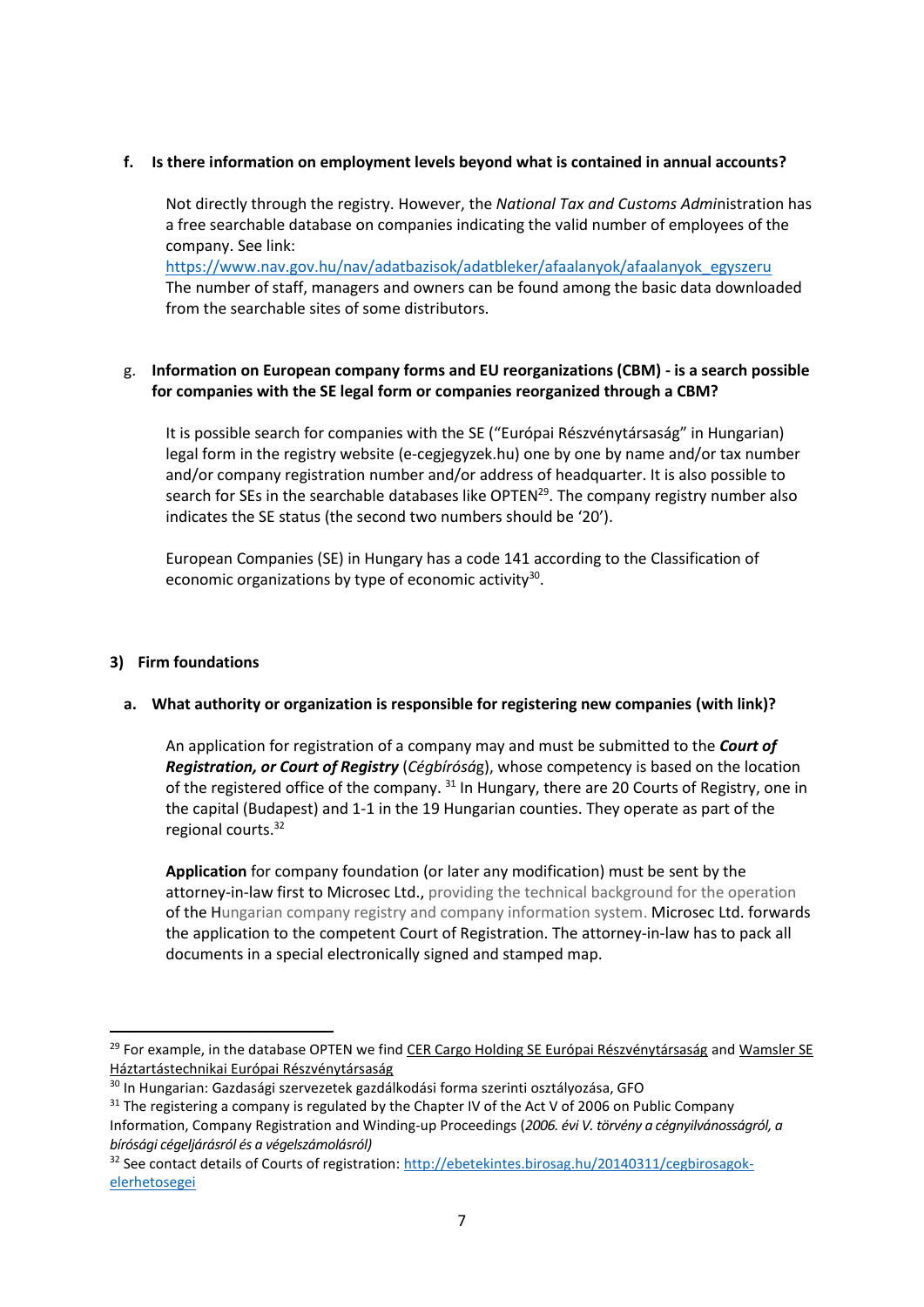(In any other issues of the company, like annual declarations, the Governmental Portal (www.magyarorszag.hu), with a general framework program for filling-out forms (called [ÁNYK\)](https://ugyintezes.magyarorszag.hu/szolgaltatasok/adonyomtatvany.html) is used. In the electronic procedure of business, the legal representatives of a company need to use an electronic signature and time stamp and he/she must be registered in the so called Client Gateway (it is reacheable through <https://regi.ugyintezes.magyarorszag.hu/> and after that choose: https://gate.gov.hu/)<sup>33</sup>.

The company is established by the act of the **Court of Registration.** *The process is a "onestop-shop" process.* The Court of Registration obtains the company's *tax number* and *statistical code* as well (there is an internal electronic system created for this purpose), there is no need to deal in person with the competent tax authority and the Central Statistical Office, before registration.

Later, having received the act of the Court of Registration, there is a need to get in touch *for post hoc registration* with the *National Tax and Customs Admi*nistration (*Nemzeti Adó és Vámhivatal*) - *[http://en.nav.gov.hu-](http://en.nav.gov.hu/)*, the *local government* according to the address of the headquarters (because of the local business tax), the local *Chamber of Commerce* and Industry [\(www.mkik.hu\)](http://www.mkik.hu/) (because of the obligatory yearly 'registration' fee) and the *Central Administration of National Pension Insurance* (www.onyf.hu).

# **b. What are the steps needed to found and register a new company? To what extent can these happen digitally?**

Since July  $1<sup>st</sup>$  2008, the registration of a company is fully digital. Registration fees must be paid exclusively electronically too. Legal representation is obligatory; applying for the registration of a company is possible only with an attorney's countersignature. The founder of the company has to sign the papers of the foundation in person in front of the attorney-inlaw. However, actually there is the possibility to use video technology (skype or other) for client identification and to sign the relevant documents. In this case, a proper video recording must be prepared (identifying the founder, clearly presenting the documents and the act of the signing) and saved by the attorney.

The steps to register a new company are as follows:

# Step 1. **Preparation of corporate documents by a Hungarian attorney-at-law.**

#### Step.2. **Opening of a bank account**

Step.3. **Registration of the new company at the Hungarian Court of Registration and obtaining a tax identification number and statistical number at once. The registration happens by** submitting **electronically all the needed and electronically signed and timestamped documents by the** legal representative through Client Gateway<sup>34</sup>. The Court of

<sup>&</sup>lt;sup>33</sup> 'The Client Gateway is the electronic identification and customer entry system of Hungarian governance. After single-sign-on and authentication of identity, the Client Gate allows users to connect with public bodies, which provide e-government services and administration.

<sup>&</sup>lt;sup>34</sup> For example, to establish a general partnership and limited partnerships (regulated by Act V of 2013 on the Civil Code) the following documents must be submitted to the Court of Registration: Standard application form.

 $\checkmark$  Articles of association of the partnership contained in a notarised deed or in a document countersigned by a lawyer or the partnership's legal counsel.

<sup>✓</sup> If one of the partners is a foreign company, its certificate of incorporation issued in the previous three months.

<sup>✓</sup> If a foreign person or entity must be registered (for example, the founder, director and so on), the power of attorney of the applicant's delivery agent.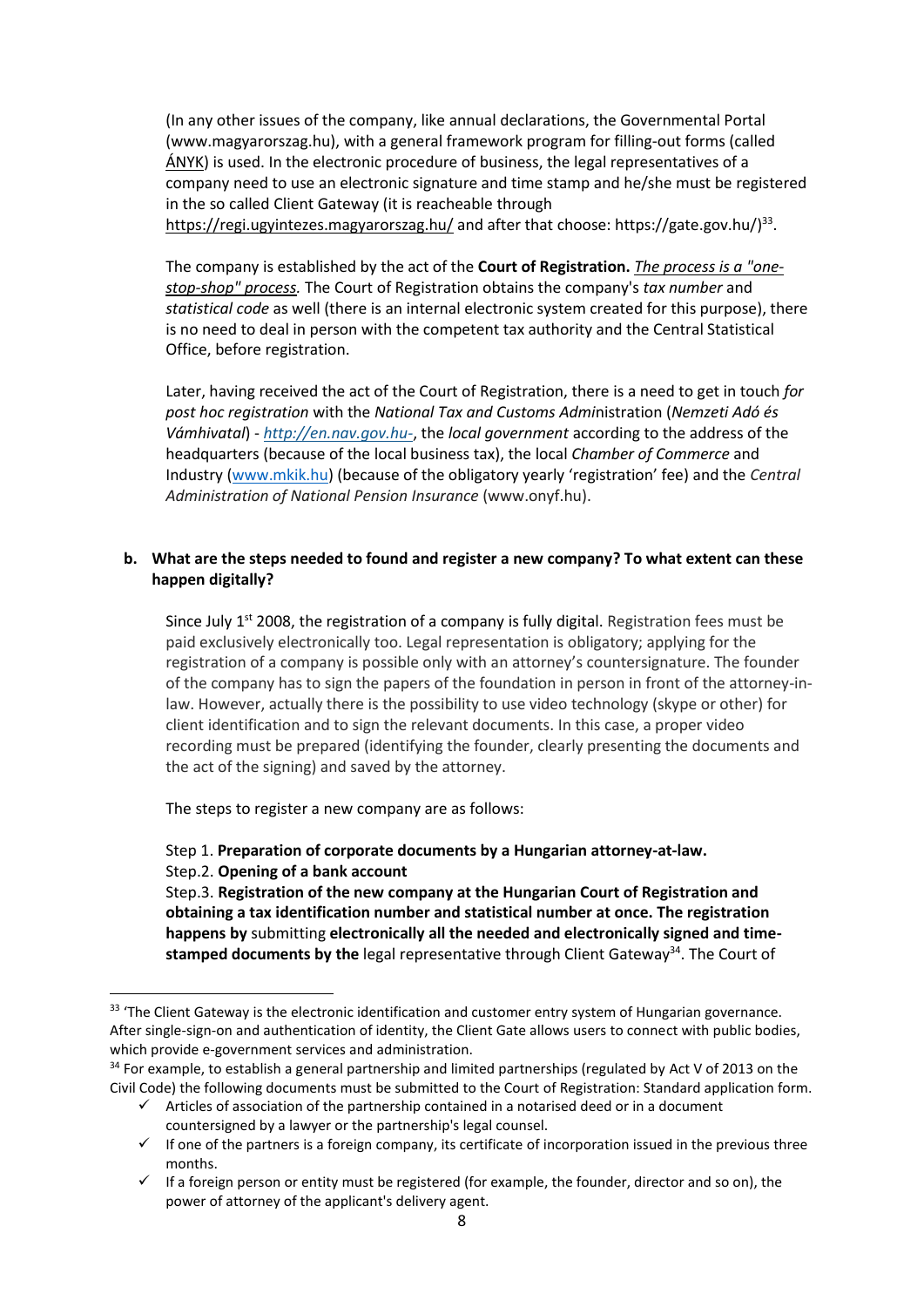Registration electronically records documents relating to the company and provides an *electronic certificate of registration.*

Step 4. **Registration with the Hungarian tax authority, local government, chamber of commerce, and** the Central Administration of National Pension Insurance. It can be done by the representative of the company or an authorized tax expert (accountant). Step 5. **Data provision on employees to the tax authority -** employers are obliged to submit electronically **on the Governmental Portal** the data relating to their employees. It must be done **no later than the first day of the legal insurance relationship before the commencement of employment.**

**c. What checks (if any) are done on the authenticity of documents, identity of founders, record of founders (e.g. disqualification as directors) and beneficial owners**

#### **i. By registration authority**

The documents transferred to the registration authority are at the first place already verified and countersigned by a lawyer, attorney or the partnership's legal counsel**.**

One of the main tasks of the Company Information Service (organisational unit of the Ministry of Justice) which operates the electronic registration system is to verify the application from an IT point of view; to check the authenticity of electronic signatures; data integrity; date and authenticity of timestamp; electronic document format; examine the data contained in the application for conformity with formal requirements and then to forward the verified electronic application to the *competent court of registration*. 35

To verify the data of natural persons indicated in the application form and to obtain data from the penal register the Company Information Service requests data from the personal data and address records and from the central immigration register, that is the registers of natural persons. The registers of natural persons - personal data and address records (személyiadat- és lakcímnyilvántartás), the central immigration register (központi idegenrendészeti nyilvántartás)) - generate a joint *access code (összerendelési kód)*  concerning natural persons indicated in the application instead of using the personal identification sign (in Hungarian *személyazonossági jel*) and gives it to the court of registry together with the natural identification data.

If the application for registration is found to conform with regulations from information technology and formal perspectives, and the data contained in the application form has successfully been verified, the Company Information Service shall immediately forward it to the competent Court of Registration.

The *Court of Registration* shall examine all registration applications for compliance with formal requirements within three working days from the date when received. If the standard form or all required documents are not enclosed with the application for registration, or if

<sup>✓</sup> Declaration of the executive officers accepting their role in the partnership, including a clause covering conflicts of interest. This declaration is not necessary if all partners are authorised representatives of the partnership.

 $\checkmark$  Specimen signatures of the executive officers.

<sup>✓</sup> Proof of right to use the registered seat.

 $\checkmark$  Statement of the partnership regarding registration for value added tax liability (if applicable).

<sup>✓</sup> Power of attorney of the partnership's legal representative.

<sup>&</sup>lt;sup>35</sup> See Act of 2006, Section 38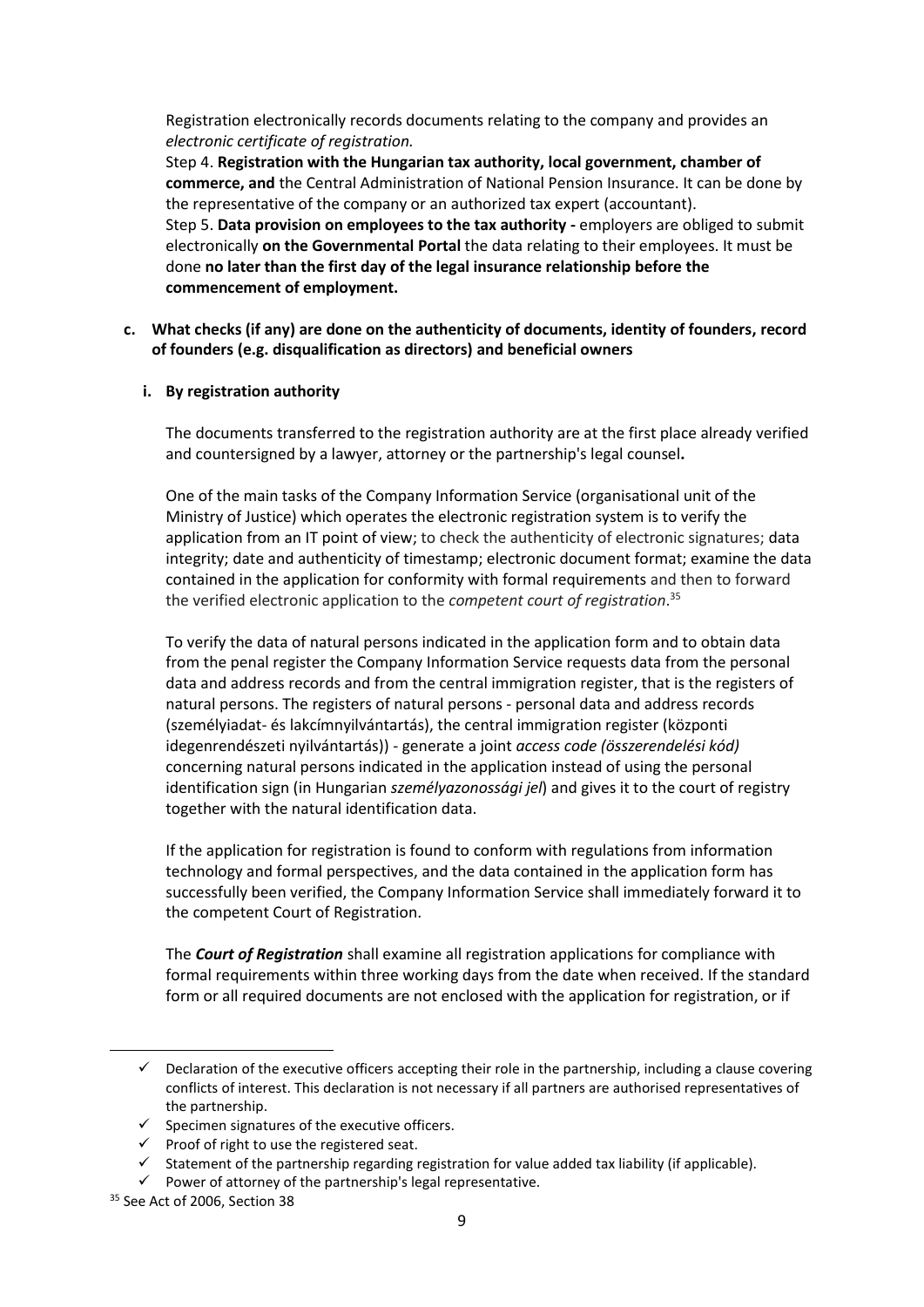the registration fee and/or the publications charges are not paid in full, the court of registry shall reject such application.

The Court of Registration examines the content of the (otherwise public) articles of association; among other obligatory data<sup>36</sup> it must include *the name of founders and the name of the first director(s)*. The competent Court of Registration has to check whether the company register contains any entry of disqualification in respect of any member, executive officer or director of the company. If the company register contains either of the aforesaid entries in respect of any executive officer or director shown in the application for registration, the court of registry shall reject such application on the eighth working day following the time of receipt of the application without asking for any amendment or additional information <sup>37</sup>.

The same happens if comes to the knowledge of the Court of Registration that any natural person or organization indicated in the application is listed in the decisions on restrictive measures imposed by the *European Union and the UN Security Council* relating to liquid assets and other financial interests.<sup>38</sup>

#### **ii. By notaries (attorney-of –law)**

Every company set up (including those from abroad) needs a legal representative – in Hungary an attorney-in-law. The attorney has the responsibility for the authenticity of the documents**.** He/she asks for and verifies the identity of the founder(s). The attorney has the duty (and right) to check the persons taking part in the transaction through the "Framework for Enhancing the Security of Legal Transactions<sup>"39</sup> run by the Ministry of Interior and reachable through the Client Gate<sup>40</sup>. The attorney encloses a statement in the application for registration of having inspected the documents to be enclosed for judicial aspects, and guarantees their conformity. <sup>41</sup>

#### iii. **By "facilitator" companies (foundation agents**)

Several companies or agencies are dealing with company foundations. They cooperate with law firms or are law firms themselves; they take on the same responsibilities as the attorneys.

# **4) Cross-border Mergers (CBMs)**

<sup>&</sup>lt;sup>36</sup> The articles of association of a Kft must include the following information: Legal form. Name of the company. Registered seat (if the registered seat and the place of central administration are not the same, the latter must also be indicated). Place of business and branches. Main activity. Name of the founders. Capital contributions. Name of the first director(s).

<sup>37</sup> Act V of 2006, Section 46 (1) it is the so called 'insufficient data procedure' (in Hungarian: 'hiánypótlási eljárás')

<sup>38</sup> Act V of 2006, Section 46 (1a)

<sup>&</sup>lt;sup>39</sup> In Hungarian: "Jogügyletek Biztonságát Erősítő Adatszolgáltatási Keretrendszer" – regulated by Act LXIV of 2007 on strengthening the safety of legal transactions

<sup>40</sup> <https://regi.segitseg.magyarorszag.hu/segitseg/ugyfelkapu/szolgaltatasok3/jub.html>

<sup>41</sup> Act V of 2006, Section 48 (2)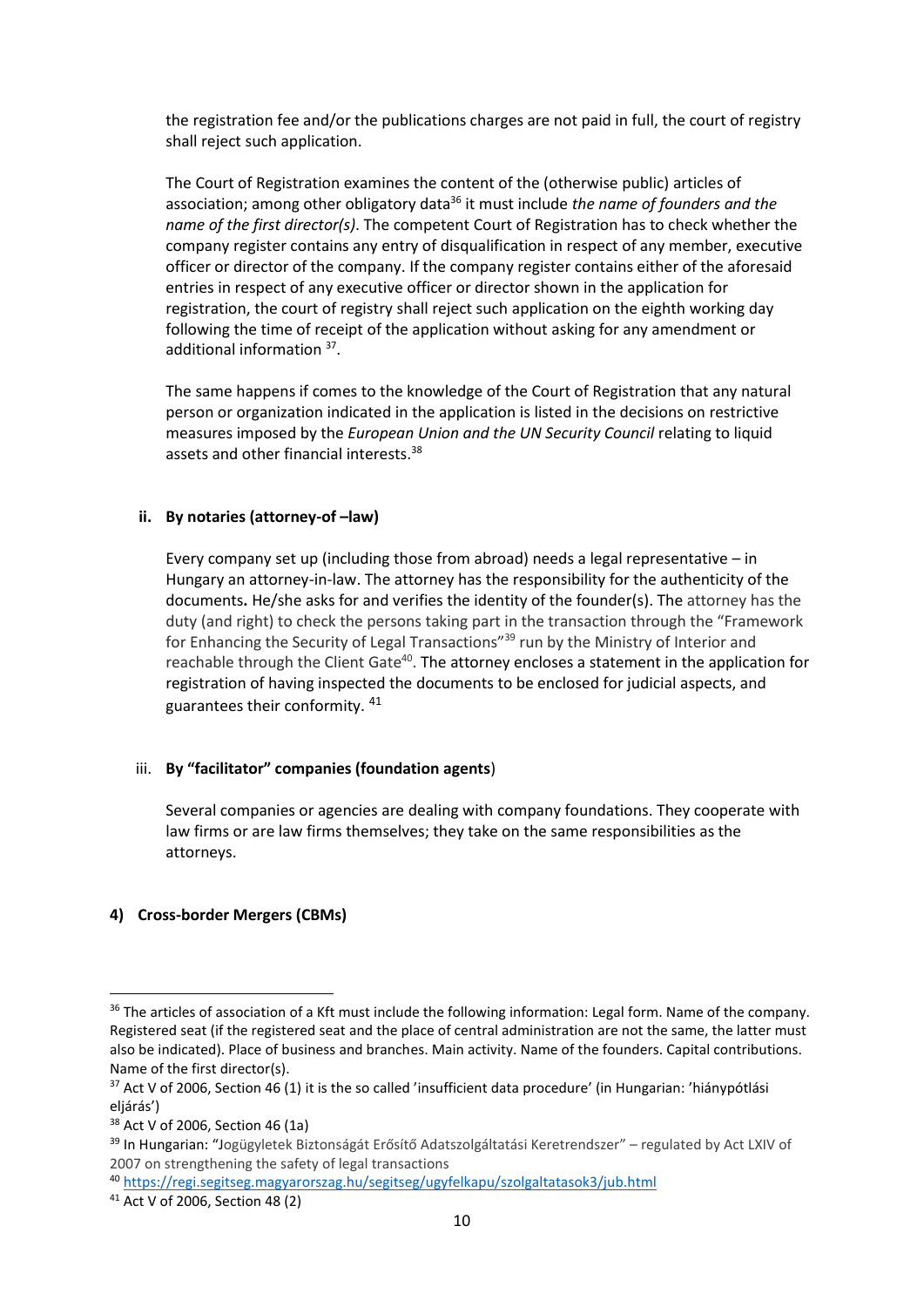#### **a. Which authority is responsible for the pre-merger certificate (outbound CBMs), which authority is responsible for approving the merger (inbound CBMs)? (name and link)**

Hungary implemented the rules of the European directive on *cross-border mergers<sup>42</sup> by* the Act CXL of 2007 on Cross-Border Mergers of Limited Liability Companies (the Cross-Border Mergers Act)<sup>43</sup>.

The general principle is that each company taking part in a cross-border merger *remains subject to the provisions and formalities of the national law that would be applicable in the case of a national merger*. That is the process is similar to domestic mergers but additionally, the preliminary publication of the common draft terms of the merger is required. In Hungary, the *Court of Registration* is the national authority that has jurisdiction over the merging companies. If the receiving company is not Hungarian, the *Court of Registration will issue a pre-merger certificate* confirming the fulfilment of all statutory conditions for the merger under Hungarian law and such certificate needs to be provided to the competent authority of the receiving company's state. A cross-border merger generally takes approximately 6-10 months to complete.

The application for the registration of the merger shall be submitted to the Court of Registration within six months of the issuance of the pre-merger certificate. The Court of Registration immediately notifies the registrars of the participating companies of the registration (or rejection or cessation) of the application<sup>44</sup> through a system for the interconnection of Member States' central, commercial and companies registers (Business Registers Interconnection System (BRIS))<sup>45</sup>.

# **b. What personnel capacity/qualifications does the authority/ies listed above (organization(s) granting the pre-merger certificate + approving merger) have?**

Due to strict procedural and documentation requirements, the merger of companies requires the close cooperation of legal, accounting, audit and tax experts. It means that before the authority enters into the picture several experts have already dealt with the issue.

The steps and measures taken before the cross-border merger contribute to the quality of the process. The first step is *an initial general meeting* which decides to start the merger process. Next, a *merger balance sheet is drafted* (including asset inventories) and the *merger terms agreement* is prepared. For the audit of the draft and the final merger balance sheet and asset inventories, *an independent auditor* needs to be appointed. They must be approved by a *second general meeting*. After it, a *filing may be made for registration*. *Common draft merger terms* need to be drawn up by *the directors of the companies* involved in the merger. The common draft must *be published in the Companies Gazette at least one month before the decision on the merger is taken.* Such draft merger terms have to be accompanied by an *independent expert report*. The corporate and accounting documents may be filed with the Court of Registration by a *Hungarian lawyer*.

<sup>42</sup> EU Cross-Border Mergers Directive 2005/56/EC (with effect from 15 December 2007)

<sup>43</sup> In respect of transformations, mergers and demergers of legal entities it is the Act CLXXVI of 2013 on Transformations, Mergers and Demergers of Legal Entities ('Transformation Act') which supplements the Civil Code. The aim behind the Cross-Border Merger Directive is that a cross-border merger process should be as simple and straightforward process as a merger within one single member state under that national law. <sup>44</sup> <http://globalmandatoolkit.cliffordchance.com/downloads/Hungary-Guide.pdf> and <https://www.szarvaslawfirm.hu/guides/merger-and-demerger-of-companies.html>

<sup>45</sup> https://e-justice.europa.eu/content\_find\_a\_company-489-hu.do?clang=hu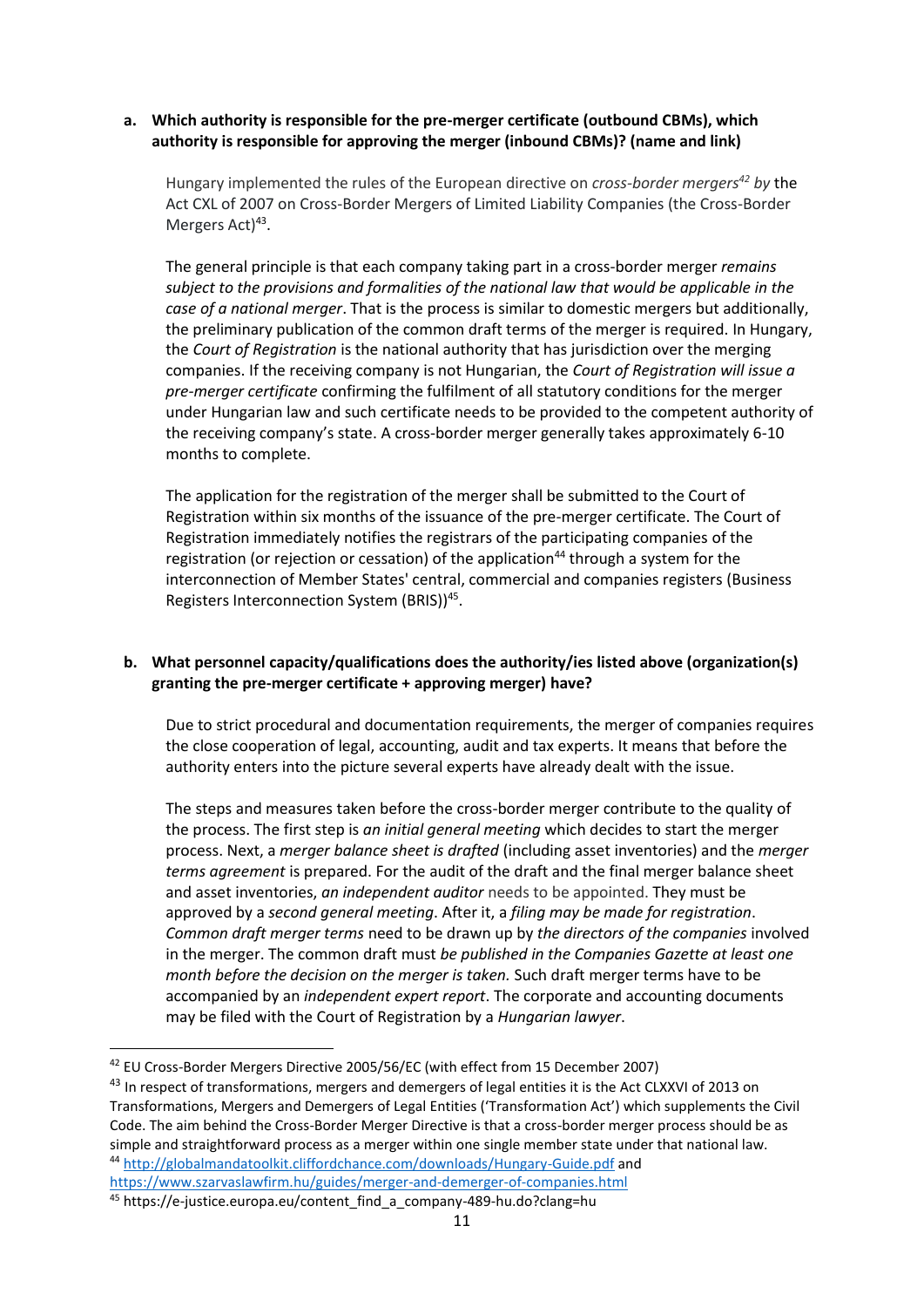#### **c. What (if any) anti-abuse checks are made?**

#### **i. Purpose of reorganization**

As cross-border mergers are a corporate law procedure, the regulatory notification procedures, if any, would still apply. *These procedures would need to be completed before a merger and therefore the two procedures will run parallel to each other.*

The management/board of directors of both merging companies shall draw up a *report*  intended for the shareholders explaining and justifying the legal and economic aspects of the cross-border merger and explaining the implications of the cross-border merger for shareholders, creditors and employees.

Merger control - careful consideration should be given in advance whether the proposed transaction will be subject to any merger controls in concern of EU thresholds and Hungarian thresholds. In Hungary mergers, joint ventures, and direct and indirect acquisitions of control fall within the Hungarian merger control regime.<sup>46</sup>

Reaching a certain market threshold shall be reported to, or approved by, the *Hungarian Competition Authority* (GVH). The reporting obligations and the rules for approval are outlined in Act LVII of 1996 on the Prohibition of Unfair Trading Practices and Unfair Competition. If a concentration beyond the thresholds is not notified, then the Hungarian *Competition Authority* may launch a *merger control procedure* ex-officio within 6 months from the implementation of the concentration.

# **ii. Background check on directors**

*Court of Registration has to check whether the companies register contains any entry of disqualification* in respect of any member, executive officer or director of the company.

# **iii. Identity of beneficial owners**

Not applicable – no beneficial ownership register exists yet.

#### **iv. Worker I/C/P arrangements**

When examining the application, the Court of Registration shall verify that the procedural rules governing the merger have been complied with, in particular the rules governing the *draft terms of the merger and the agreement on employee participation*. 47

Employee participation in the process of merger must be established in line with the principles and procedure provided for in Council Regulation (EC) No. 2157/2001 of 8 October 2001 in the Statute for a European company (SE) and in Council Directive 2001/86/EC of October 2001 supplementing the Statute for a European company. It outlines the procedure for electing members from each EU Member State to a Special Negotiation Body, which

<sup>&</sup>lt;sup>46</sup> For example, a merger has to be notified to the Hungarian authorities if the undertakings concerned have a combined turnover in excess of HUF 15 billion (approximately €48 million), etc.

<sup>47</sup> Act CXL of 2007, section 8 (2).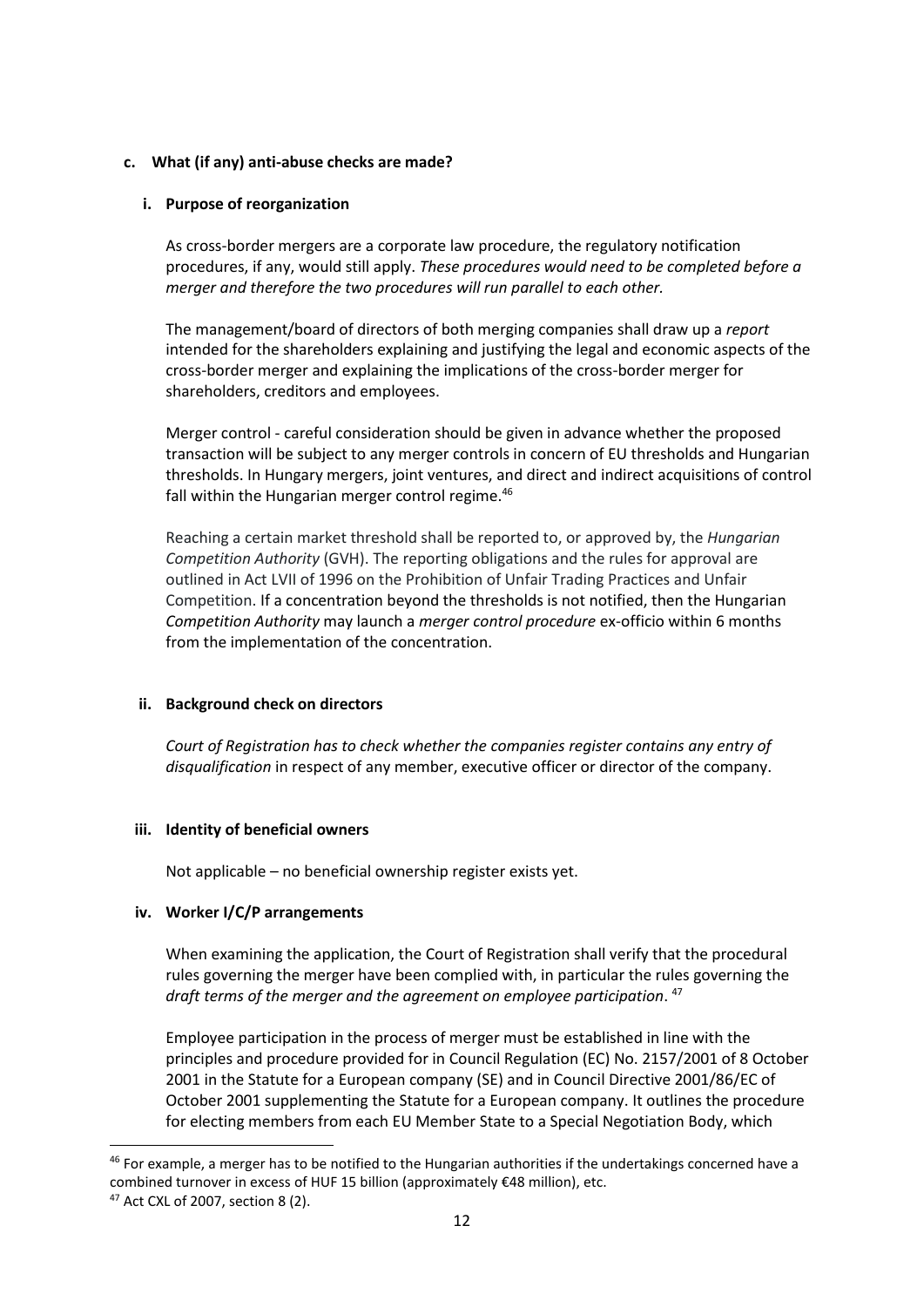conducts negotiations with the governing bodies of the merging companies to determine employee participation in the decision- making the process of the surviving company.<sup>48</sup>

The Hungarian Cross-Border Merger Act imposes an obligation on the merging companies to regulate the participation of the employees in the company resulting from the cross-border merger. As a general rule, employee participation in the surviving company shall be set according to the existing Hungarian rules concerning employee participation. For example, if the annual average of full-time staff exceeds 200 persons, the employees have the right to take part in the supervision of the company, unless there is an agreement between the works council and the management of the company to the contrary.

<sup>48</sup> http://globalmandatoolkit.cliffordchance.com/downloads/Hungary-Guide.pdf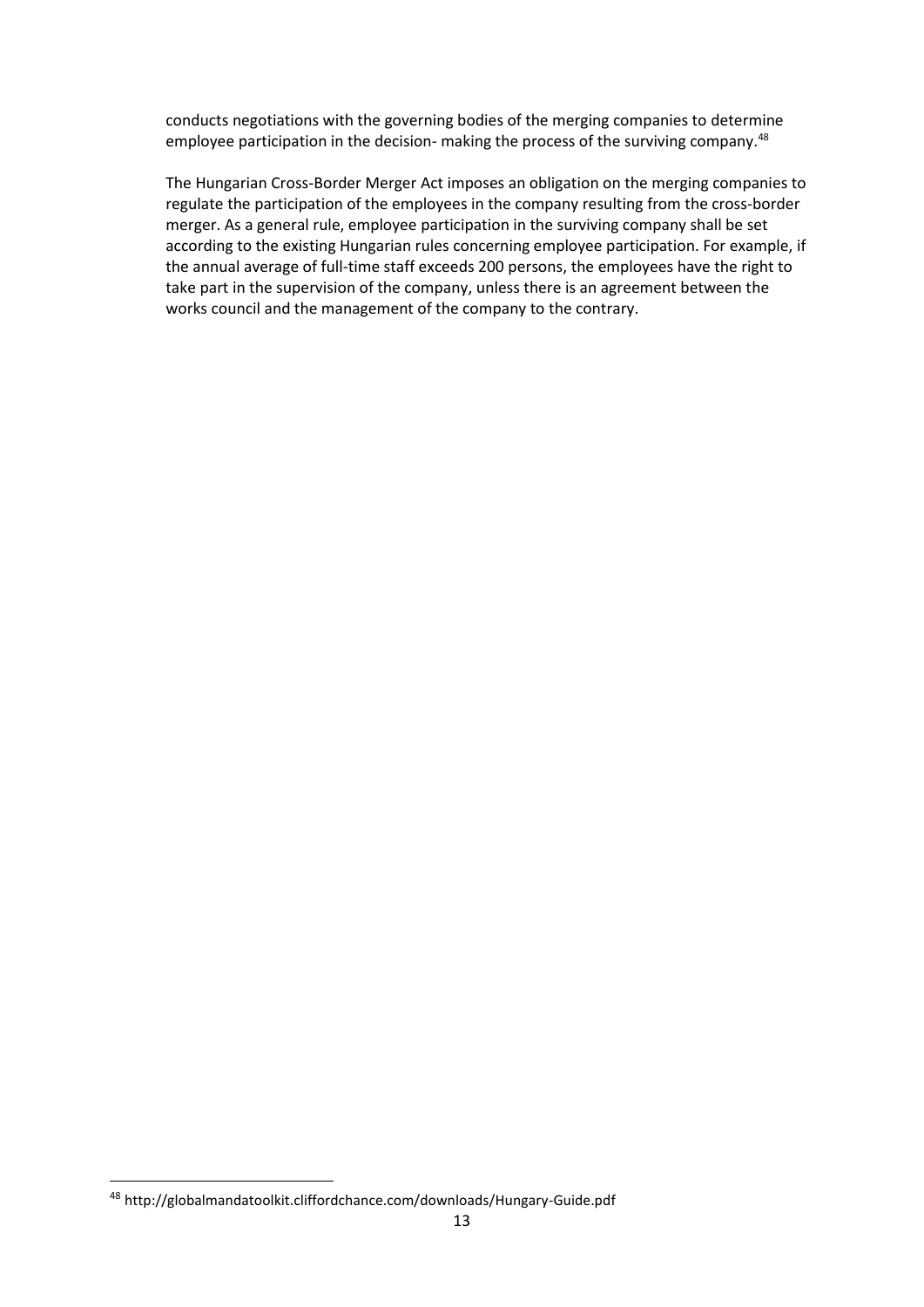#### **Sources**

Court of Registration (*Cégbíróság*) https://www.cegbirosag.com/

https://e-justice.europa.eu/content\_business\_registers\_in\_member\_states-106-HU-en.do?clang=hu

<http://eugo.gov.hu/starting-business-hungary>

Hungarian Competition Authority **[https://www.gvh.hu/en/legal\\_background/legislation\\_in\\_force](https://www.gvh.hu/en/legal_background/legislation_in_force)**

https://www.researchgate.net/publication/304750049 Hungary General Anti-[Avoidance\\_Rules\\_GAARs\\_-\\_A\\_Key\\_Element\\_of\\_Tax\\_Systems\\_in\\_the\\_Post-BEPS\\_World](https://www.researchgate.net/publication/304750049_Hungary_General_Anti-Avoidance_Rules_GAARs_-_A_Key_Element_of_Tax_Systems_in_the_Post-BEPS_World) [https://curia.europa.eu/jcms/upload/docs/application/pdf/2019-12/ndr-2017-](https://curia.europa.eu/jcms/upload/docs/application/pdf/2019-12/ndr-2017-013_synthese_en_neutralisee_finale.pdf) [013\\_synthese\\_en\\_neutralisee\\_finale.pdf](https://curia.europa.eu/jcms/upload/docs/application/pdf/2019-12/ndr-2017-013_synthese_en_neutralisee_finale.pdf)

[https://www2.deloitte.com/content/dam/Deloitte/global/Documents/Tax/dttl-tax-hungaryguide-](https://www2.deloitte.com/content/dam/Deloitte/global/Documents/Tax/dttl-tax-hungaryguide-2017.pdf)[2017.pdf](https://www2.deloitte.com/content/dam/Deloitte/global/Documents/Tax/dttl-tax-hungaryguide-2017.pdf)

[https://uk.practicallaw.thomsonreuters.com/9-638-](https://uk.practicallaw.thomsonreuters.com/9-638-6869?transitionType=Default&contextData=(sc.Default)&firstPage=true) [6869?transitionType=Default&contextData=\(sc.Default\)&firstPage=true](https://uk.practicallaw.thomsonreuters.com/9-638-6869?transitionType=Default&contextData=(sc.Default)&firstPage=true)

<https://ceginformaciosszolgalat.kormany.hu/cegeljarassal-kapcsolatos-jogi-kerdesek>

[https://uk.practicallaw.thomsonreuters.com/9-638-](https://uk.practicallaw.thomsonreuters.com/9-638-6869?transitionType=Default&contextData=(sc.Default)&firstPage=true) [6869?transitionType=Default&contextData=\(sc.Default\)&firstPage=true](https://uk.practicallaw.thomsonreuters.com/9-638-6869?transitionType=Default&contextData=(sc.Default)&firstPage=true)

[https://www.noerr.com/en/newsroom/news/hungarian-central-register-of-ultimate-beneficial](https://www.noerr.com/en/newsroom/news/hungarian-central-register-of-ultimate-beneficial-ownership)[ownership](https://www.noerr.com/en/newsroom/news/hungarian-central-register-of-ultimate-beneficial-ownership)

[https://www.retivarszegipartners.hu/tovabb-csuszik-a-tenyleges-tulajdonosi-adatok-bejelentesi](https://www.retivarszegipartners.hu/tovabb-csuszik-a-tenyleges-tulajdonosi-adatok-bejelentesi-kotelezettsege/)[kotelezettsege/](https://www.retivarszegipartners.hu/tovabb-csuszik-a-tenyleges-tulajdonosi-adatok-bejelentesi-kotelezettsege/)

National Tax and Customs Administration (*Nemzeti Adó és Vámhivatal*) *[http://en.nav.gov.hu](http://en.nav.gov.hu/)*). [József Bulcsú Fenyvesi](https://thelawreviews.co.uk/authors/J_zsef_Bulcs_Fenyvesi) and [Mihály Barcza](https://thelawreviews.co.uk/authors/Mih_ly_Barcza) *[Oppenheim,](https://thelawreviews.co.uk/organisation/1049734)* 05 January 2021, The Mergers & Acquisitions Review: Hungary[, https://thelawreviews.co.uk/title/the-mergers-and-acquisitions-review/hungary](https://thelawreviews.co.uk/title/the-mergers-and-acquisitions-review/hungary)

<http://globalmandatoolkit.cliffordchance.com/downloads/Hungary-Guide.pdf>